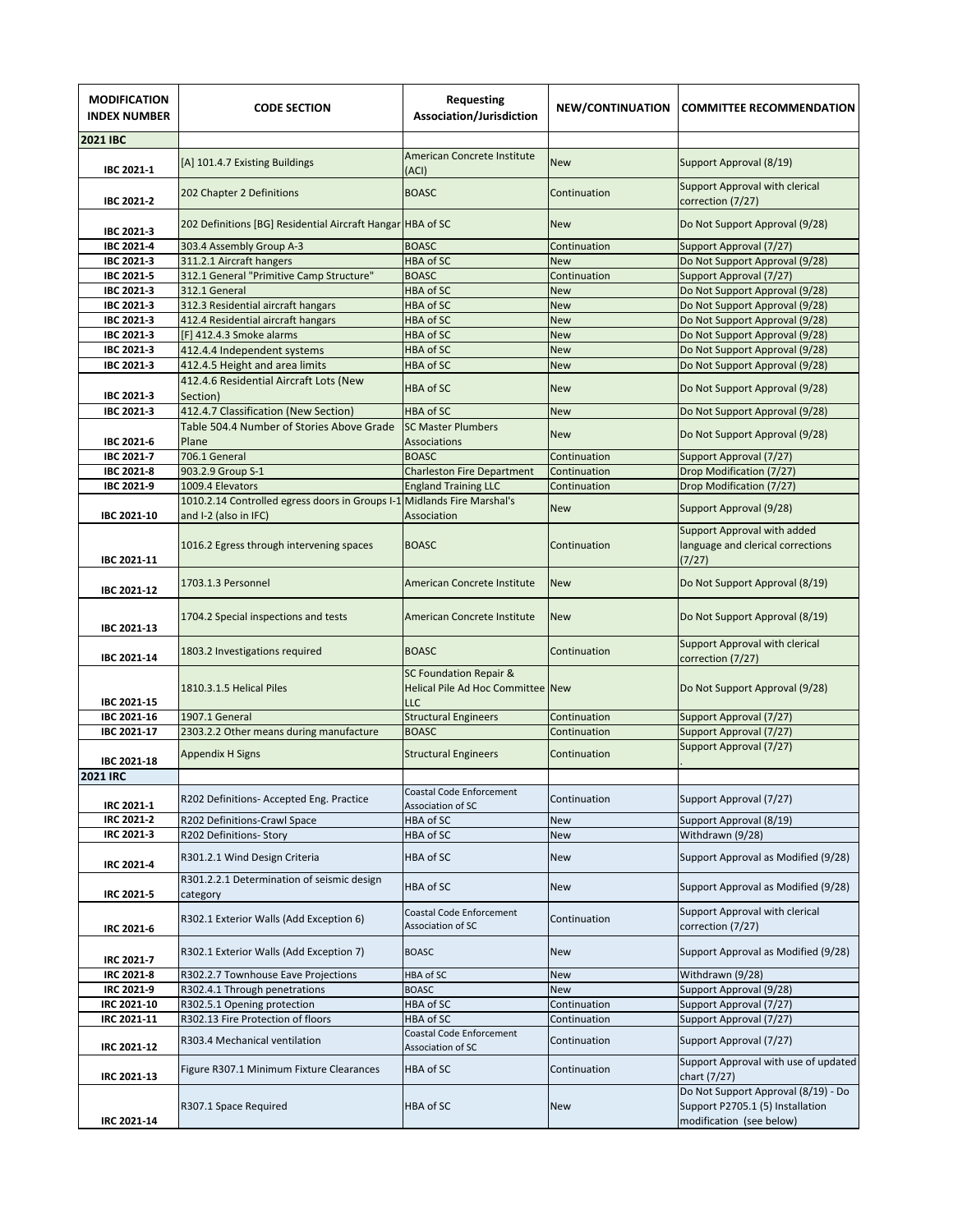| <b>MODIFICATION</b><br><b>INDEX NUMBER</b> | <b>CODE SECTION</b>                                                      | <b>Requesting</b><br>Association/Jurisdiction                | <b>NEW/CONTINUATION</b>       | <b>COMMITTEE RECOMMENDATION</b>                                     |
|--------------------------------------------|--------------------------------------------------------------------------|--------------------------------------------------------------|-------------------------------|---------------------------------------------------------------------|
| IRC 2021-15                                | R311.7.5.1 Risers                                                        | <b>Structural Engineers</b><br><b>Association of SC</b>      | Continuation                  | Support Approval with minor change<br>(7/27)                        |
| IRC 2021-16                                | R312.1.1 Where required                                                  | HBA of SC                                                    | Continuation                  | Support Approval w/ Changes (7/27)                                  |
| <b>IRC 2021-17</b>                         | R312.2 Window fall protection                                            | HBA of SC                                                    | Continuation                  | Support Approval (7/27)                                             |
| IRC 2021-18                                | R313 Automatic Fire Sprinkler Systems                                    | HBA of SC                                                    | Continuation                  | Support Approval (7/27)                                             |
| IRC 2021-19                                | R313.1 Townhouse automatic fire sprinkler<br>systems                     | <b>SC Master Plumbers</b><br>Association                     | <b>New</b>                    | Do Not Support Approval (9/28)                                      |
| <b>IRC 2021-20</b>                         | R314.3(2) Location                                                       | HBA of SC                                                    | <b>New</b>                    | Support Approval w/ Changes (8/19)                                  |
| IRC 2021-21                                | 315.2.2 Alterations, Repairs and Additions                               | <b>BOASC</b>                                                 | Continuation                  | Drop Modification (7/27)                                            |
| <b>IRC 2021-22</b>                         | R317.1.1 Field treatment                                                 | <b>Structural Engineers</b><br>Association of SC             | Continuation                  | Support Approval (7/27)                                             |
| <b>IRC 2021-23</b>                         | 318.1 Protection against Subterranean<br><b>Termites</b>                 | HBA of SC                                                    | Continuation                  | Support Approval (7/27)                                             |
| <b>IRC 2021-24</b>                         | R318.4 Foam Plastic Protection                                           | HBA of SC                                                    | Continuation                  | Support Approval with Figure Update<br>(7/27)                       |
| <b>IRC 2021-25</b>                         | R318.5 Termite Inspection Area                                           | HBA of SC                                                    | <b>New</b>                    | Support Approval as Modified (9/28)                                 |
| <b>IRC 2021-26</b>                         | R319.1 Address identification                                            | HBA of SC                                                    | Continuation                  | Support Approval (7/27)                                             |
| <b>IRC 2021-27</b>                         | R321.1.2 Space Guards                                                    | HBA of SC                                                    | <b>New</b>                    | Support Approval (9/28)                                             |
| <b>IRC 2021-28</b>                         | R322.1 General                                                           | <b>BOASC</b>                                                 | Continuation                  | Support Approval (7/27)                                             |
| IRC 2021-29                                | R326.3 Story above grade plane                                           | HBA of SC                                                    | <b>New</b>                    | Support Approval as Modified (8/19)                                 |
| IRC 2021-30                                | R403.1.6 Foundation anchorage                                            | HBA of SC                                                    | <b>New</b>                    | Do Not Support Approval (8/19)                                      |
|                                            |                                                                          |                                                              |                               |                                                                     |
| IRC 2021-31                                | R404.1.9.2 Masonry Piers Supporting floor<br>girders                     | HBA of SC & Structural<br><b>Engineers Association of SC</b> | Continuation                  | Support Approval with clerical<br>correction (7/27)                 |
| IRC 2021-32                                | R408.3 Unvented Crawl Space                                              | <b>Structural Engineers</b><br>Association of SC             | Continuation                  | Support Approval with minor change<br>(7/27)                        |
| IRC 2021-33                                | R408.3(2.2) Unvented crawl space                                         | HBA of SC                                                    | <b>New</b>                    | Support Approval (9/28)                                             |
| IRC 2021-34                                | R408.4 Access                                                            | HBA of SC                                                    | Continuation                  | Support Approval with minor change<br>(7/27)                        |
| IRC 2021-35                                | R408.8 Under-floor vapor retarder                                        | HBA of SC                                                    | <b>New</b>                    | Support Approval (8/19)                                             |
| IRC 2021-36                                | R502.11.4 Truss design drawings                                          | HBA of SC                                                    | Continuation                  | Support Approval with minor change<br>(7/27)                        |
| IRC 2021-37                                | R506.2.3 Vapor retarder                                                  | <b>Structural Engineers</b><br>Association of SC             | Continuation                  | Support Approval (7/27)                                             |
| <b>IRC 2021-38</b>                         | <b>R606.7 Piers</b>                                                      | <b>Structural Engineers</b><br><b>Association of SC</b>      | Continuation                  | Support Approval with reference<br>change (7/27)                    |
| IRC 2021-39                                | R802.10.1 Truss design drawings                                          | <b>HBA of SC</b>                                             | Continuation                  | Support Approval with minor change<br>(7/27)                        |
| <b>IRC 2021-40</b>                         | R905.2.8.5 Drip Edge                                                     | HBA of SC                                                    | Continuation                  | Support Approval (7/27)                                             |
| IRC 2021-41<br>IRC 2021-42                 | Chapter 11 Energy Efficiency<br>M1411.6 Insulation of refrigerant piping | HBA of SC<br>HBA of SC                                       | Continuation<br>Continuation  | Support Approval (7/27)<br>Support Approval with clerical           |
| IRC 2021-43                                | M1411.9 Locking access port caps                                         | HBA of SC                                                    | Continuation                  | correction (7/27)<br>Support Approval with section change<br>(7/27) |
| IRC 2021-44                                | M1502.3 Duct termination                                                 | HBA of SC                                                    | Continuation                  | Support Approval (7/27)                                             |
| IRC 2021-45                                | M1502.4.2 Duct Installation                                              | HBA of SC                                                    | Continuation                  | Support Approval (7/27)                                             |
| IRC 2021-46                                | M1502.4.6 Duct length                                                    | HBA of SC                                                    | Continuation                  | Support Approval, code section<br>change (7/27)                     |
| <b>IRC 2021-47</b>                         | M1503.6 Makeup air                                                       | HBA of SC                                                    | Continuation                  | Support Approval (7/27)                                             |
| IRC 2021-48                                | M1504.3 Exhaust Openings                                                 | HBA of SC                                                    | Continuation                  | Support Approval (7/27)                                             |
| IRC 2021-49                                | M1601.4.1 Joints, Seams and Connections                                  | HBA of SC                                                    | Continuation                  | Support Approval with minor changes<br>(7/27)                       |
| IRC 2021-50                                | G2418.2 Design and installation                                          | HBA of SC                                                    | Continuation                  | Support Approval (7/27)                                             |
| IRC 2021-51                                | P2503.6 Shower liner test                                                | HBA of SC                                                    | Continuation                  | Support Approval (7/27)                                             |
| IRC 2021-52                                | P2503.6 Shower liner test                                                | HBA of SC                                                    | New (Adds to<br>continuation) | Support Approval (8/19)                                             |
| <b>IRC 2021-53</b>                         | P2603.2.1 Protection against physical damage                             | HBA of SC                                                    | New                           | Support Approval as Modified (8/19)                                 |
| <b>IRC 2021-54</b>                         | P2603.5 Freezing                                                         | HBA of SC                                                    | Continuation                  | Support Approval with clerical<br>correction (7/27)                 |
| <b>IRC 2021-55</b>                         | P2603.5 Freezing                                                         | HBA of SC                                                    | New (Adds to<br>continuation) | Support Approval (8/19)                                             |
| IRC 2021-56                                | P2705.1 (3) General                                                      | HBA of SC                                                    | New                           | Support Approval as Modified (8/19)                                 |
| IRC 2021-14                                | P2705.1 (5) Installation                                                 | HBA of SC                                                    | New                           | Support Approval (8/19)                                             |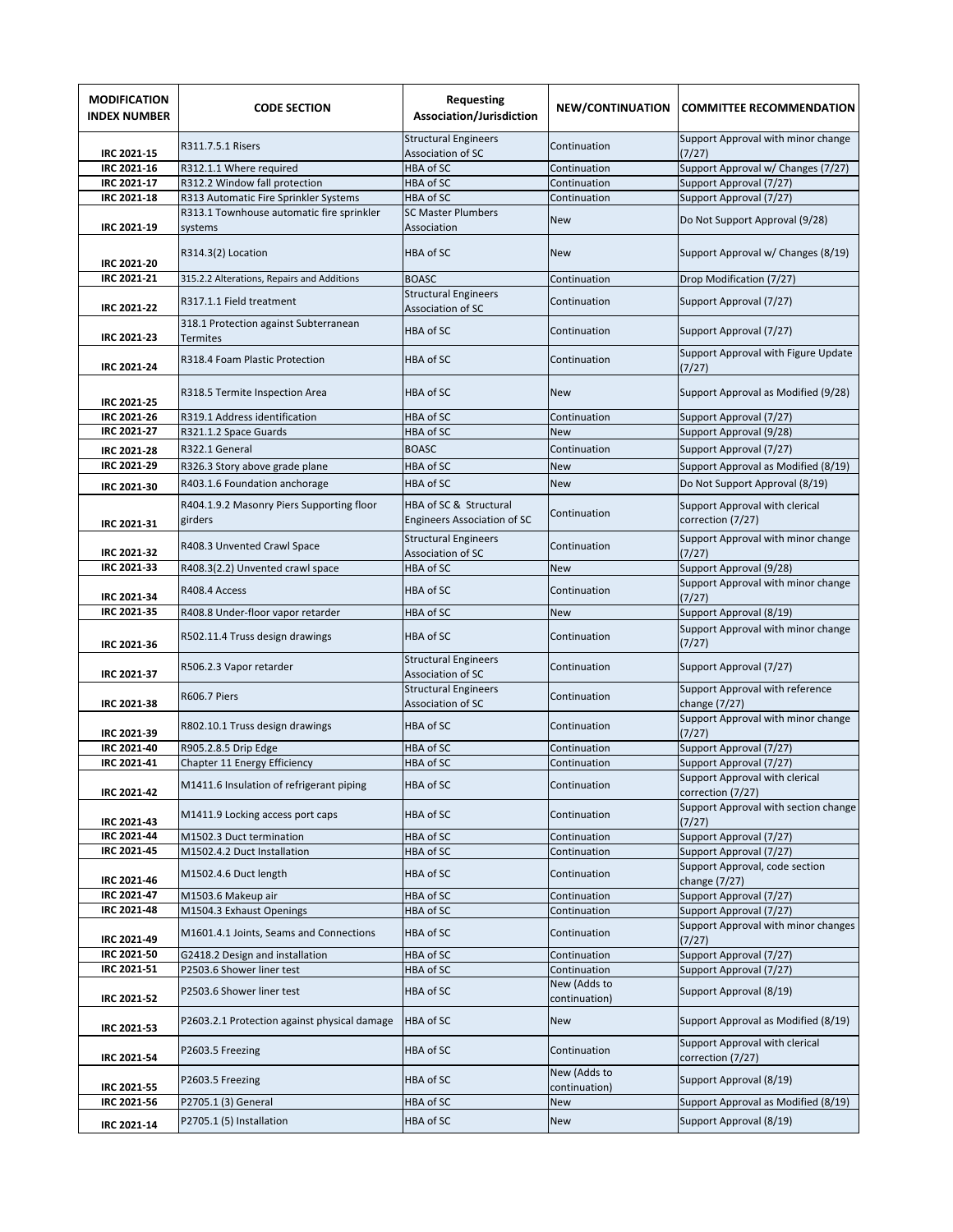| <b>MODIFICATION</b><br><b>INDEX NUMBER</b> | <b>CODE SECTION</b>                                                                                         | Requesting<br>Association/Jurisdiction           | NEW/CONTINUATION | <b>COMMITTEE RECOMMENDATION</b>                     |
|--------------------------------------------|-------------------------------------------------------------------------------------------------------------|--------------------------------------------------|------------------|-----------------------------------------------------|
| <b>IRC 2021-57</b>                         | P2708.4 Shower control valves                                                                               | HBA of SC                                        | <b>New</b>       | Support Approval (8/19)                             |
| <b>IRC 2021-58</b>                         | P2713.3 Bathtub and whirlpool bathtub valves                                                                | HBA of SC                                        | <b>New</b>       | Support Approval (8/19)                             |
| <b>IRC 2021-59</b>                         | P2903.7 Size of water-service mains, branch<br>mains and risers                                             | <b>SC Master Plumbers</b><br>Association         | <b>New</b>       | Do Not Support Approval (9/28)                      |
| IRC 2021-60                                | P2903.10 Hose bibb                                                                                          | HBA of SC                                        | Continuation     | Support Approval (7/27)                             |
| IRC 2021-61                                | P2904.1 General                                                                                             | HBA of SC                                        | Continuation     | Drop Modification (7/27)                            |
| IRC 2021-62                                | P2904.2.4.2.1 Additional requirements for<br>pendant sprinklers                                             | <b>SC Master Plumbers</b><br>Association         | <b>New</b>       | Support Approval (9/28)                             |
| IRC 2021-63                                | Part VIII-Electrical Chapters 34-43                                                                         | <b>NEMA</b>                                      | <b>New</b>       | Do Not Support Approval (8/19)                      |
| IRC 2021-64                                | E3405.2 Working Clearances                                                                                  | HBA of SC                                        | <b>New</b>       | Do Not Support Approval (9/28)                      |
| IRC 2021-65                                | E3601.8 Emergency Disconnects                                                                               | HBA of SC                                        | <b>New</b>       | Do Not Support Approval (8/19)                      |
| IRC 2021-66                                | E3606.5 Surge Protection                                                                                    | HBA of SC                                        | <b>New</b>       | Support Approval (8/19)                             |
|                                            |                                                                                                             |                                                  |                  |                                                     |
| IRC 2021-67                                | E3802.4 In unfinished basements                                                                             | HBA of SC                                        | Continuation     | Support Approval (7/27)                             |
| IRC 2021-68                                | E3901.4.2 Island and peninsular countertops<br>and work spaces                                              | HBA of SC                                        | Continuation     | Drop Modification (7/27)                            |
| IRC 2021-69                                | E3901.4.2 (1) -Island and peninsular<br>countertops and work spaces                                         | HBA of SC                                        | <b>New</b>       | Support Approval (8/19)                             |
| IRC 2021-70                                | E3902 Ground Fault & Arc Fault Circuit<br><b>Interrupter Protection</b>                                     | HBA of SC                                        | <b>New</b>       | Support Approval (8/19)                             |
| IRC 2021-71                                | E3902.5 Basement Receptacles                                                                                | HBA of SC                                        | <b>New</b>       | Support Approval (9/28)                             |
| <b>IRC 2021-72</b>                         | E3902.10 Indoor Damp and wet locations                                                                      | HBA of SC                                        | New              | Do Not Support Approval (9/28)                      |
| IRC 2021-73                                | E3902.17 Arc Fault Circuit Interrupted<br>Protection                                                        | HBA of SC                                        | Continuation     | Support Approval (9/28)                             |
| <b>IRC 2021-74</b>                         | E3902.17 Arc Fault Circuit Interrupted<br>Protection                                                        | <b>ACBMA</b>                                     | <b>New</b>       | Withdrawn (9/28)                                    |
| <b>IRC 2021-75</b>                         | E4002.14 Tamper-resistant receptacles                                                                       | HBA of SC                                        | <b>New</b>       | Support Approval (9/28)                             |
| IRC 2021-76                                | Chapter 44 Referenced Standards                                                                             | AHRI                                             | <b>New</b>       | Do Not Support Approval (9/28)                      |
|                                            |                                                                                                             |                                                  |                  |                                                     |
| IRC 2021-77                                | <b>Appendix AH Patio Covers</b>                                                                             | <b>Structural Engineers</b><br>Association of SC | Continuation     | Support Approval with minor change<br>(7/27)        |
| <b>IRC 2021-78</b>                         | Appendix AJ Existing Buildings and Structures                                                               | <b>Structural Engineers</b><br>Association of SC | Continuation     | Support Approval with minor change<br>(7/27)        |
| IRC 2021-79                                | Appendix AQ Tiny Houses                                                                                     | <b>BOASC</b>                                     | Continuation     | Support Approval with minor<br>change (7/27)        |
| <b>2021 IFC</b>                            |                                                                                                             |                                                  |                  |                                                     |
|                                            |                                                                                                             |                                                  |                  |                                                     |
| <b>IFC 2021-1</b>                          | 202 General definitions - R-1 occupancies                                                                   | <b>SC Fire Marshal's Association</b>             | <b>New</b>       | Do Not Support Approval (9/28)                      |
| <b>IFC 2021-2</b>                          | 202 General definitions - Primitive camp<br>structure                                                       | <b>BOASC</b>                                     | Continuation     | Support Approval (7/27)                             |
| <b>IFC 2021-3</b>                          | 202 General definitions - A-3 occupancies                                                                   | <b>BOASC</b>                                     | Continuation     | Support Approval with clerical<br>correction (7/27) |
| <b>IFC 2021-4</b>                          | 202 General definitions - Sky lanterns                                                                      | SC Fire Marshal's Association                    | Continuation     | Support Approval with clerical<br>correction (7/27) |
| IFC 2021-5                                 | 315.3.3 Equipment rooms                                                                                     | <b>Midlands Fire Marshal's</b><br>Association    | <b>New</b>       | Support Approval as Modified (9/28)                 |
| IFC 2021-6                                 | Table 315.7.6(1) Pile Separation Distances                                                                  | <b>BOASC</b>                                     | Continuation     | Drop Modification (7/27)                            |
| IFC 2021-7                                 | 319.11 Clearance requirements (New Section)                                                                 | Midlands Fire Marshal's<br>Association           | <b>New</b>       | Support Approval (9/28)                             |
| IFC 2021-8                                 | 503.1.2 Additional Access                                                                                   | <b>HBA of SC</b>                                 | <b>New</b>       | Support Approval as Modified (9/28)                 |
| IFC 2021-9                                 | 503.1.2.1 One or two-family dwelling<br>residential developments having less than 50<br>units (New section) | HBA of SC                                        | <b>New</b>       | Support Approval as Modified (9/28)                 |
| IFC 2021-10                                | 503.2.1 Dimensions                                                                                          | HBA of SC                                        | Continuation     | Support Approval (7/27)                             |
| IFC 2021-11                                | 507.1 Required water supply                                                                                 | <b>Charleston Fire Department</b>                | Continuation     | Support Approval with clerical<br>correction (7/27) |
| <b>IFC 2021-12</b>                         | 507.5.1 Where Required                                                                                      | <b>Charleston Fire Department</b>                | Continuation     | Support Approval with clerical<br>correction (7/27) |
| IFC 2021-13                                | 507.5.1.1 Hydrant for standpipe systems                                                                     | <b>Midlands Fire Marshal's</b><br>Association    | <b>New</b>       | Support Approval (9/28)                             |
| IFC 2021-14                                | 507.5.4 Obstruction                                                                                         | Midlands Fire Marshal's<br>Association           | <b>New</b>       | Support Approval as Modified (9/28)                 |
| IFC 2021-15                                | 507.5.7 Temporary water meters (New section)                                                                | <b>Midlands Fire Marshal's</b><br>Association    | <b>New</b>       | Do Not Support Approval (9/28)                      |
|                                            |                                                                                                             |                                                  |                  |                                                     |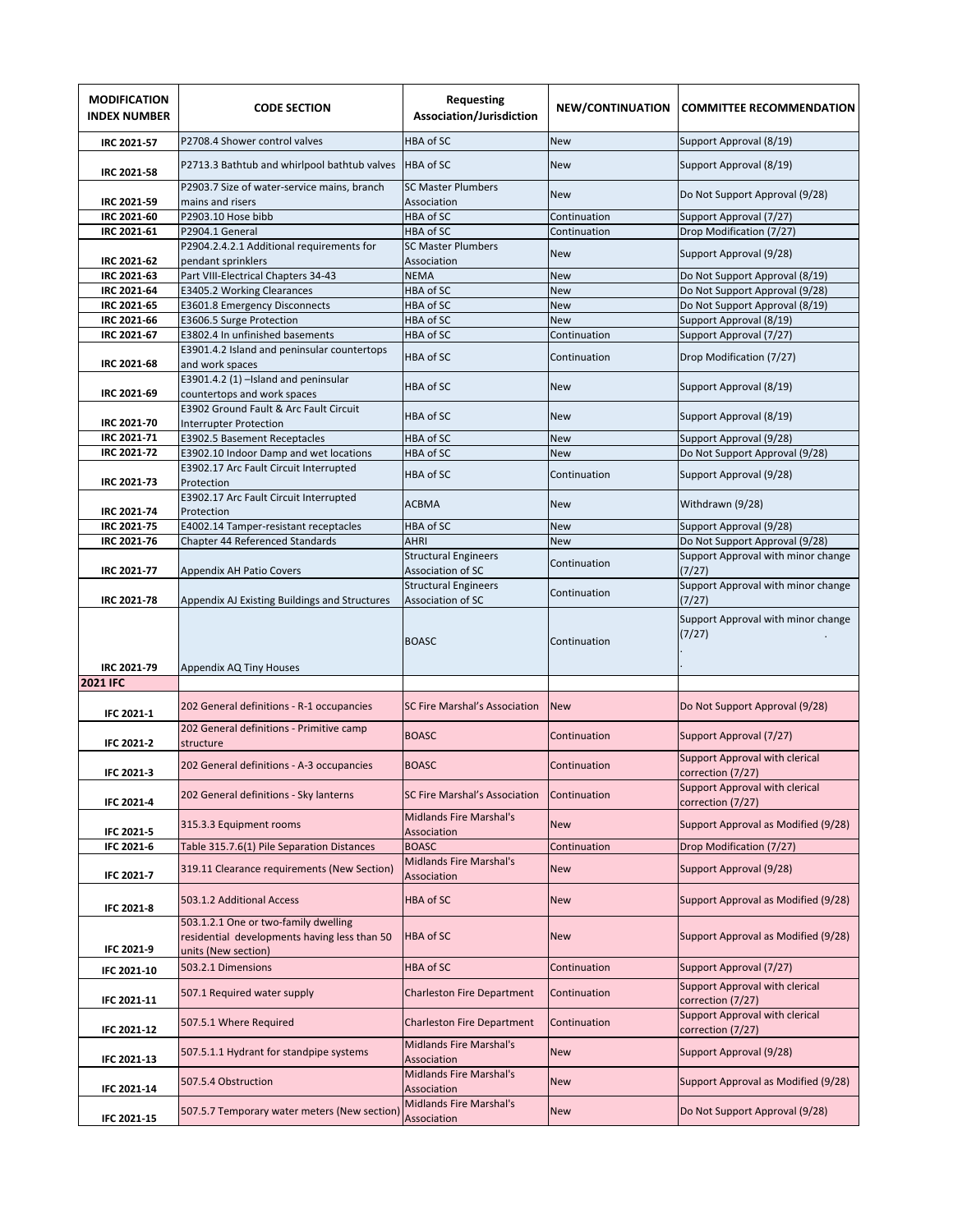| <b>MODIFICATION</b><br><b>INDEX NUMBER</b> | <b>CODE SECTION</b>                                                                                   | <b>Requesting</b><br>Association/Jurisdiction                  | NEW/CONTINUATION | <b>COMMITTEE RECOMMENDATION</b>                                            |
|--------------------------------------------|-------------------------------------------------------------------------------------------------------|----------------------------------------------------------------|------------------|----------------------------------------------------------------------------|
| IFC 2021-16                                | 607.1 General                                                                                         | <b>Midlands Fire Marshal's</b><br>Association                  | <b>New</b>       | Support Approval as Modified (9/28)                                        |
| IFC 2021-17                                | 610.1.2 Maintenance                                                                                   | <b>Midlands Fire Marshal's</b><br>Association                  | <b>New</b>       | Do Not Support Approval (9/28)                                             |
| IFC 2021-18                                | 709.1 Suspended acoustical ceilings                                                                   | <b>Midlands Fire Marshal's</b><br>Association                  | <b>New</b>       | Do Not Support Approval (9/28)                                             |
| IFC 2021-19                                | 901.6.3 Records                                                                                       | <b>Charleston Fire Department</b>                              | Continuation     | Support Approval (7/27)                                                    |
| IFC 2021-20                                | 903.2.9 Group S-1                                                                                     | City of Charleston                                             | Continuation     | Drop Modification (7/27)                                                   |
| IFC 2021-21                                | 903.3.1.2 NFPA 13R sprinkler system                                                                   | <b>HBA of SC</b>                                               | <b>New</b>       | Do Not Support Approval (8/19)                                             |
| <b>IFC 2021-22</b>                         | 907.6.5 Access.                                                                                       | <b>Midlands Fire Marshal's</b><br>Association                  | <b>New</b>       | Support Approval as Modified (9/28)                                        |
| <b>IFC 2021-23</b>                         | 907.6.6.4 Maintenance of contact information<br>(New section)                                         | <b>Midlands Fire Marshal's</b><br>Association                  | <b>New</b>       | Do Not Support Approval (9/28)                                             |
| <b>IFC 2021-24</b>                         | 1010.2.14 Controlled egress doors in Groups I-1 Midlands Fire Marshal's<br>and I-2 (Also in IBC)      | Association                                                    | <b>New</b>       | Support Approval (9/28)                                                    |
| <b>IFC 2021-25</b>                         | 1016.2 Egress through intervening spaces                                                              | <b>Charleston Fire Department</b>                              | Continuation     | Support Approval with added<br>language and clerical corrections<br>(7/27) |
| IFC 2021-26                                | 1207.1.4 Hazard mitigation analysis                                                                   | <b>National Electrical</b><br><b>Manufacturers Association</b> | <b>New</b>       | Referred to Full Council (9/28)                                            |
| <b>IFC 2021-27</b>                         | 1207.5.4 Fire detection                                                                               | <b>National Electrical</b><br><b>Manufacturers Association</b> | <b>New</b>       | <b>Referred to Full Council (9/28)</b>                                     |
| <b>IFC 2021-28</b>                         | Table 1207.6 Electrochemical ESS Technology -<br>Specific requirements                                | <b>National Electrical</b><br><b>Manufacturers Association</b> | <b>New</b>       | <b>Referred to Full Council (9/28)</b>                                     |
| IFC 2021-29                                | 1207.6.1.2.4 Gas detection system                                                                     | <b>National Electrical</b><br><b>Manufacturers Association</b> | <b>New</b>       | <b>Referred to Full Council (9/28)</b>                                     |
| IFC 2021-30                                | 2303.2 Emergency disconnect switches                                                                  | <b>Midlands Fire Marshal's</b><br>Association                  | <b>New</b>       | Support Approval (9/28)                                                    |
| IFC 2021-31                                | 2303.2.2 Testing (New section)                                                                        | <b>Midlands Fire Marshal's</b><br>Association                  | <b>New</b>       | Support Approval as Modified (9/28)                                        |
| IFC 2021-32                                | 2304.3 Unattended self-service motor fuel-<br>dispensing facilities                                   | <b>Midlands Fire Marshal's</b><br>Association                  | <b>New</b>       | Do Not Support Approval (9/28)                                             |
| IFC 2021-33                                | 2305.5 Fire extinguishers                                                                             | <b>Midlands Fire Marshal's</b><br>Association                  | <b>New</b>       | Support Approval (9/28)                                                    |
| <b>IFC 2021-34</b>                         | 2307.4 Location of dispensing operations and<br>equipment                                             | <b>SCPGA</b>                                                   | Continuation     | Support Approval with clerical<br>correction (7/27)                        |
| IFC 2021-35                                | 2307.7 Public fueling of motor vehicles                                                               | <b>SCPGA</b>                                                   | Continuation     | Support Approval with clerical<br>correction (7/27)                        |
| IFC 2021-36                                | 3103.9 Structural stability and anchorage<br>required                                                 | <b>Midlands Fire Marshal's</b><br>Association                  | <b>New</b>       | Do Not Support Approval (9/28)                                             |
| <b>IFC 2021-37</b>                         | 3106.5.4 Protected cooking area (New section)                                                         | <b>Midlands Fire Marshal's</b><br>Association                  | <b>New</b>       | Do Not Support Approval (9/28)                                             |
| IFC 2021-38                                | 6101.1 Scope                                                                                          | <b>SC Fire Marshal's Association</b>                           | Continuation     | Support Approval with clerical<br>correction (7/27)                        |
| IFC 2021-39                                | 6103.2.1.1 Use in basement, pit or similar<br>location                                                | SC Fire Marshal's Association                                  | Continuation     | Drop Modification (7/27)                                                   |
| IFC 2021-40                                | 6103.2.1.6 Use with self-contained torch<br>assemblies                                                | SC Fire Marshal's Association                                  | Continuation     | Drop Modification (7/27)                                                   |
| IFC 2021-41                                | 6106.1 Attendants                                                                                     | <b>SC Fire Marshal's Association</b>                           | Continuation     | Support Approval (7/27)                                                    |
| IFC 2021-42                                | 6107.4 Protecting containers from vehicles                                                            | <b>SC Fire Marshal's Association</b>                           | Continuation     | Support Approval (7/27)                                                    |
| IFC 2021-43                                | 6109.13 Protection of containers                                                                      | SC Fire Marshal's Association                                  | Continuation     | Support Approval with clerical<br>correction (7/27)                        |
| IFC 2021-44                                | 6110.1 Temporarily out of service                                                                     | SC Fire Marshal's Association                                  | Continuation     | Support Approval (9/28)                                                    |
| <b>IFC 2021-45</b>                         | 6111.2.1 Near residential, educational and<br>institutional occupancies and other high-risk<br>areas. | <b>SC Fire Marshal's Association</b>                           | Continuation     | Support Approval (7/27)                                                    |
| 2021 IPC                                   |                                                                                                       |                                                                |                  |                                                                            |
| 2021 IPC-1                                 | 202 General Definitions- Drinking Fountain                                                            | Carolinas AGC                                                  | <b>New</b>       | Support Approval (9/28)                                                    |
| 2021 IPC-2                                 | 202 General Definitions- Bottle Filling Station                                                       | Carolinas AGC                                                  | <b>New</b>       | Support Approval (9/28)                                                    |
| 2021 IPC-3                                 | 202 General Definitions- Water Cooler                                                                 | Carolinas AGC                                                  | <b>New</b>       | Support Approval (9/28)                                                    |
| 2021 IPC-4                                 | 202 General Definitions- Water Dispenser                                                              | Carolinas AGC                                                  | <b>New</b>       | Support Approval (9/28)                                                    |
| 2021 IPC-5                                 | Table 403.1 Minimum number of required<br>plumbing fixtures                                           | Carolinas AGC                                                  | <b>New</b>       | Support Approval (9/28)                                                    |
| 2021 IPC-6                                 | 410.4 Substitution                                                                                    | Carolinas AGC                                                  | <b>New</b>       | Support Approval (9/28)                                                    |